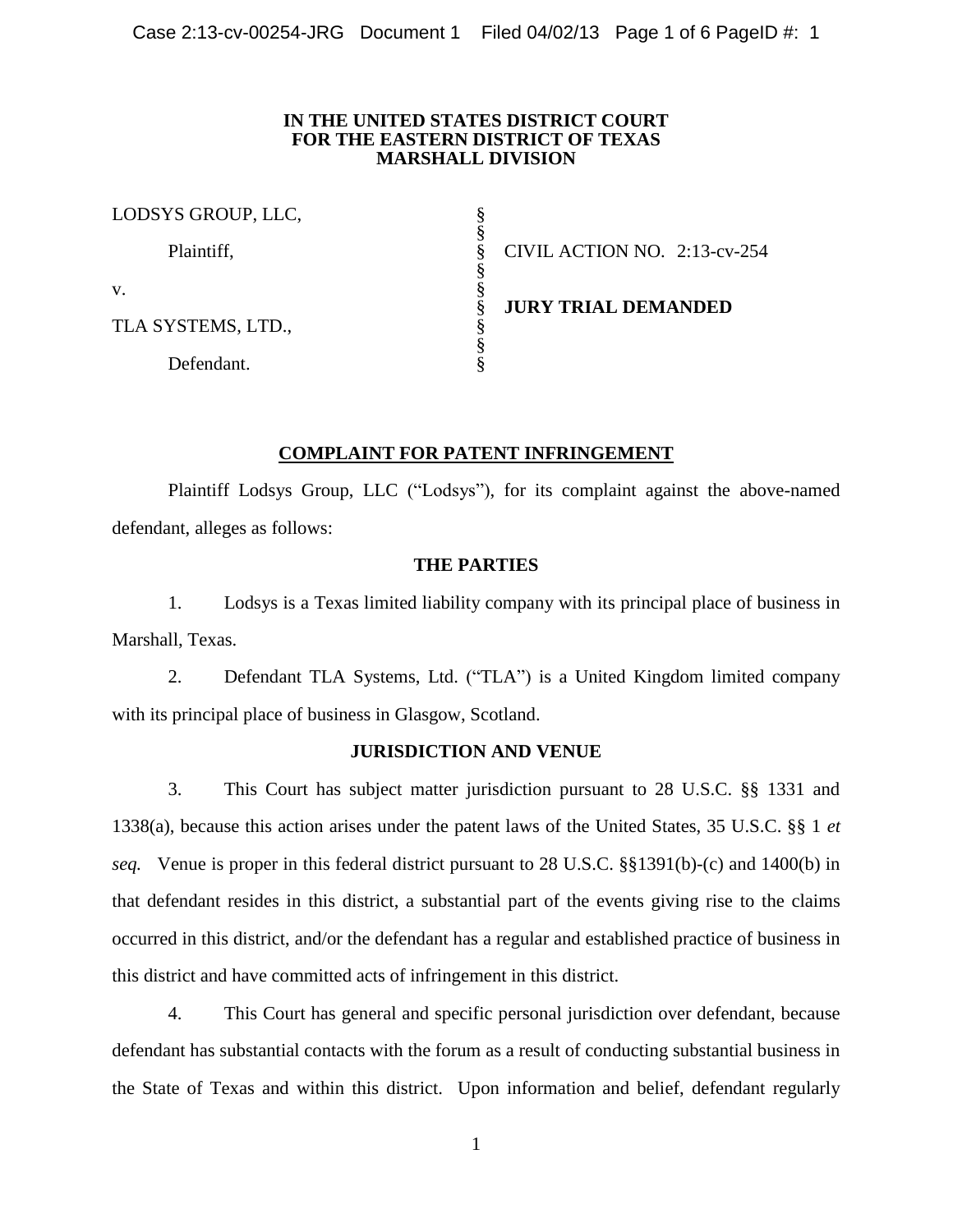solicits business in the State of Texas and this district; derives revenue from products and/or services provided to individuals residing the State of Texas and this district; conducts business utilizing the claimed systems and methods with and for customers residing in the State of Texas and this district; and provides and/or markets products and services directly to consumers in the State of Texas and this district.

#### **INFRINGEMENT OF U.S. PATENT NO. 7,620,565**

5. On November 17, 2009, U.S. Patent No. 7,620,565 (the "'565 patent") was duly and legally issued for a "Customer-Based Product Design Module." A true and correct copy of the '565 patent is attached hereto as Exhibit A. Lodsys is the owner by assignment of all rights, title, and interest in and to the '565 patent.

6. On information and belief, TLA has infringed directly, indirectly, literally, under the doctrine of equivalents, contributorily, and/or through the inducement of others (including but not limited to users of TLA's applications), one or more of the claims of the '565 patent. On information and belief, TLA manufactures, uses, sells, imports, and/or offers to sell infringing products and/or services — including but not limited to TLA's applications such as PCalc which infringe at least claims 1, 15, and 27 of the '565 patent under 35 U.S.C. § 271.

7. Prior to filing this complaint, Lodsys informed TLA of the patents-in-suit and offered to enter into a licensing arrangement that would allow TLA to continue practicing the inventions claimed in patents-in-suit. TLA, however, chose not to enter into a licensing agreement. Instead, with knowledge of the patents-in-suit and disregard for Lodsys' patent rights, TLA chose to continue its infringement. On information and belief, TLA continued its infringement despite an objectively high likelihood that its actions constituted infringement of a valid patent (*i.e.*, the '565 patent). TLA was made aware and, therefore, knew of the risk that it infringed the '565 patent. Accordingly, TLA acted knowingly, willfully, and with intent to infringe the patents-in-suit.

8. Based on the information presently available to Lodsys absent discovery, and in the alternative to direct infringement, TLA is liable for indirect infringement of the '565 patent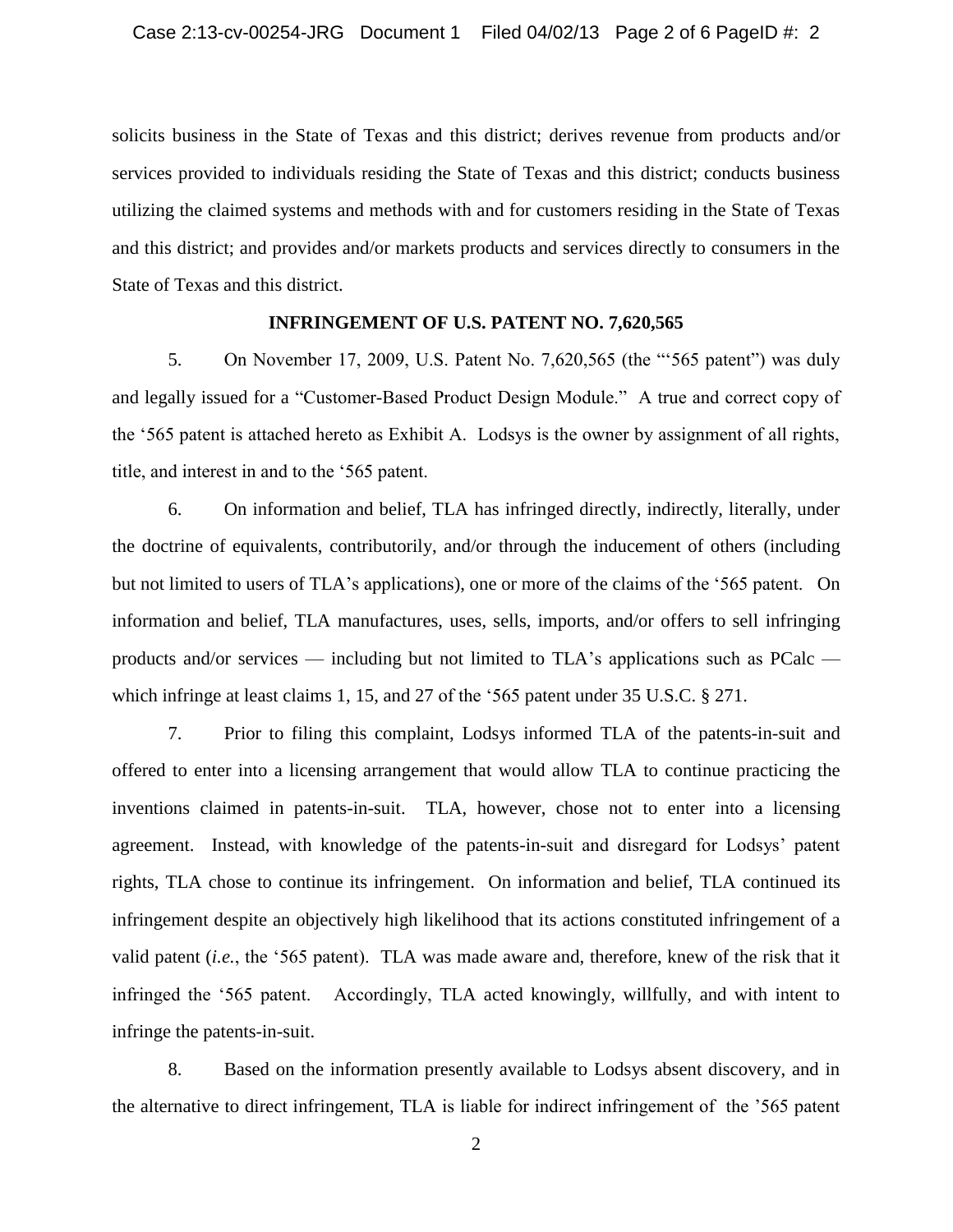by inducing infringement and contributing to direct infringement of the '565 patent by others (*e.g.*, end users of TLA's applications, including PCalc).

9. At least from the time TLA received notice from Lodsys, TLA has purposely and voluntarily made its applications available to customers, with the expectation that its applications will be used by end users within the Eastern District of Texas. On information and belief, and in the alternative to direct infringement, TLA has thereby induced the end users of its applications within the Eastern District of Texas to infringe one or more claims of the '565 patent, and TLA knew or should have known that its actions would induce direct infringement.

10. On information and belief, and in the alternative to direct infringement, TLA has also contributed to the direct infringement of one or more claims of the '565 patent by intentionally and voluntarily providing its applications to end users within the Eastern District of Texas, knowing that its applications to be especially made or adapted for use by end users to infringe the '565 patent from at least the time TLA received notice of the patents-in-suit from Lodsys. On information and belief, TLA's applications have no substantial noninfringing uses, and TLA acted knowing that its applications are not a staple article or commodity of commerce suitable for substantially non-infringing use.

11. Defendant's acts of infringement have caused damage to Lodsys, and Lodsys is entitled to recover from defendant the damages sustained by Lodsys as a result of defendant's wrongful acts in an amount subject to proof at trial. Defendant's infringement is willful and deliberate, including because defendant became aware of the infringing nature of its products and services at the latest when it received a notice letter from Lodsys and/or the filing of this complaint, entitling Lodsys to increased damages under 35 U.S.C. § 284 and to attorneys' fees and costs incurred in prosecuting this action under 35 U.S.C. § 285.

## **INFRINGEMENT OF U.S. PATENT NO. 7,222,078**

12. On May 22, 2007, U.S. Patent No. 7,222,078 (the "'078 patent") was duly and legally issued for "Methods and Systems for Gathering Information from Units of a Commodity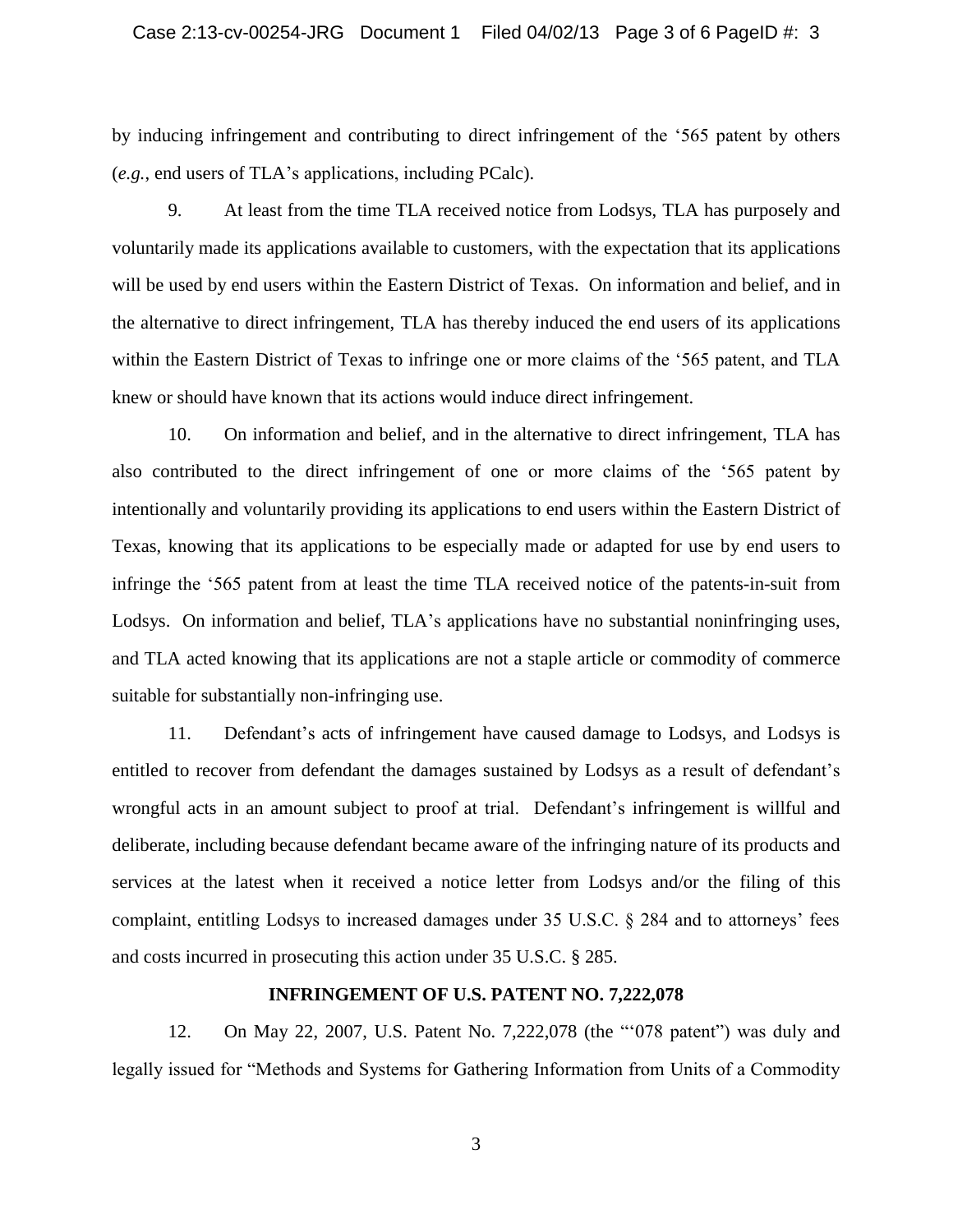Across a Network." A true and correct copy of the '078 patent is attached hereto as Exhibit B. Lodsys is the owner by assignment of all rights, title, and interest in and to the '078 patent.

13. On information and belief, TLA has infringed directly, indirectly, literally, under the doctrine of equivalents, contributorily, and/or through the inducement of others (including but not limited to users of TLA's applications), one or more of the claims of the '078 patent. On information and belief, TLA manufactures, uses, sells, imports, and/or offers to sell infringing products and/or services — including but not limited to TLA's applications such as PCalc which infringe at least claims 1 and 69 of the '078 patent under 35 U.S.C. § 271.

14. Prior to filing this complaint, Lodsys informed TLA of the patents-in-suit and offered to enter into a licensing arrangement that would allow TLA to continue practicing the inventions claimed in patents-in-suit. TLA, however, chose not to enter into a licensing agreement. Instead, with knowledge of the patents-in-suit and disregard for Lodsys' patent rights, TLA chose to continue its infringement. On information and belief, TLA continued its infringement despite an objectively high likelihood that its actions constituted infringement of a valid patent (*i.e.*, the '078 patent). TLA was made aware and, therefore, knew of the risk that it infringed the '078 patent. Accordingly, TLA acted knowingly, willfully, and with intent to infringe the patents-in-suit.

15. Based on the information presently available to Lodsys absent discovery, and in the alternative to direct infringement, TLA is liable for indirect infringement of the '078 patent by inducing infringement and contributing to direct infringement of the '078 patent by others (*e.g.*, end users of TLA's applications, including PCalc).

16. At least from the time TLA received notice from Lodsys, TLA has purposely and voluntarily made its applications available to customers, with the expectation that its applications will be used by end users within the Eastern District of Texas. On information and belief, and in the alternative to direct infringement, TLA has thereby induced the end users of its applications within the Eastern District of Texas to infringe one or more claims of the '078 patent, and TLA knew or should have known that its actions would induce direct infringement.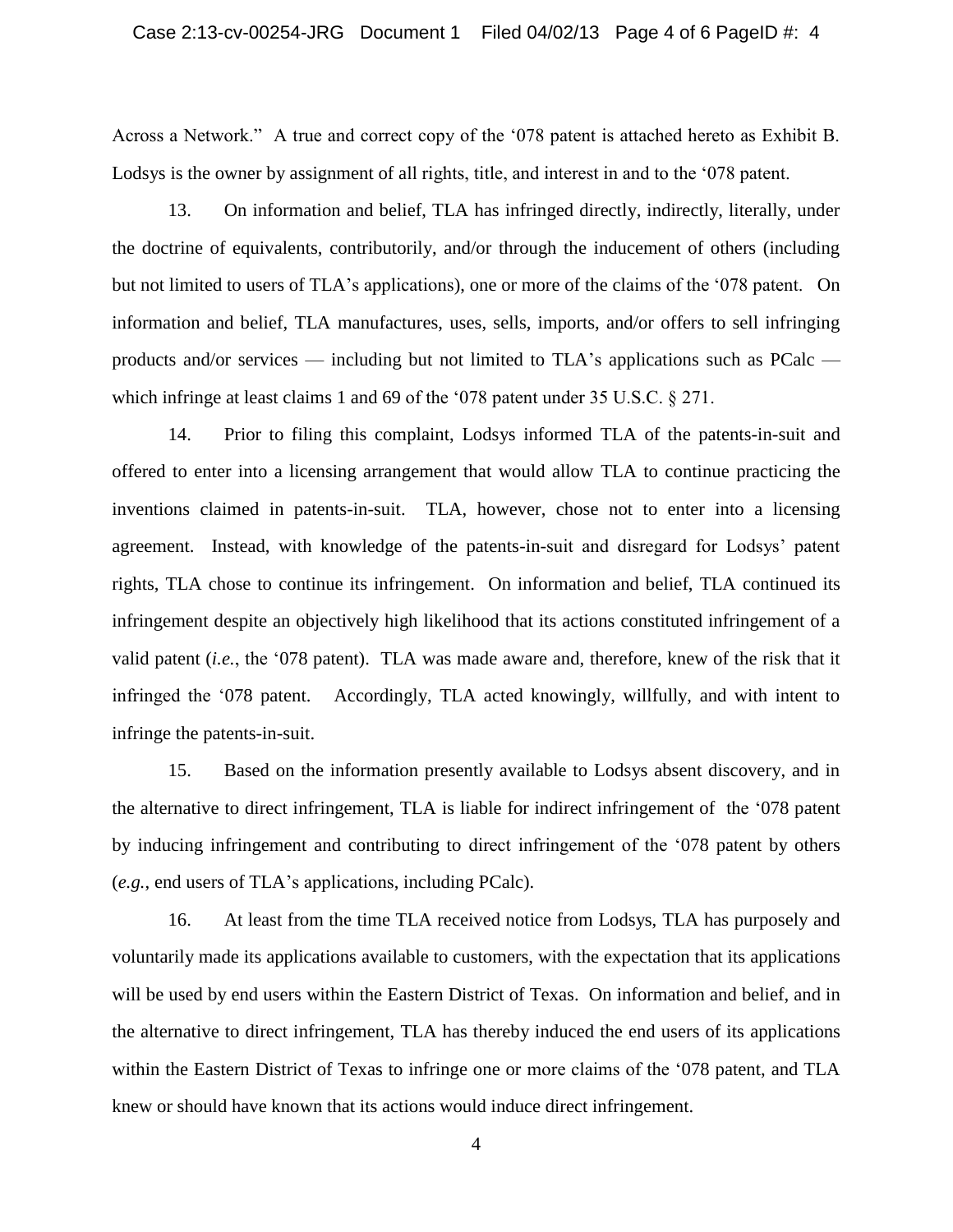17. On information and belief, and in the alternative to direct infringement, TLA has also contributed to the direct infringement of one or more claims of the '078 patent by intentionally and voluntarily providing its applications to end users within the Eastern District of Texas, knowing that its applications to be especially made or adapted for use by end users to infringe the '078 patent from at least the time TLA received notice of the patents-in-suit from Lodsys. On information and belief, TLA's applications have no substantial noninfringing uses, and TLA acted knowing that its applications are not a staple article or commodity of commerce suitable for substantially non-infringing use.

18. Defendant's acts of infringement have caused damage to Lodsys, and Lodsys is entitled to recover from defendant the damages sustained by Lodsys as a result of defendant's wrongful acts in an amount subject to proof at trial. Defendant's infringement is willful and deliberate, including because defendant became aware of the infringing nature of its products and services at the latest when it received a notice letter from Lodsys and/or the filing of this complaint, entitling Lodsys to increased damages under 35 U.S.C. § 284 and to attorneys' fees and costs incurred in prosecuting this action under 35 U.S.C. § 285.

#### **JURY DEMAND**

Pursuant to Rule 38 of the Federal Rules of Civil Procedure, Lodsys respectfully requests a trial by jury on all issues.

### **PRAYER FOR RELIEF**

WHEREFORE, Plaintiff Lodsys Group, LLC, respectfully requests entry of judgment in its favor and against defendant as follows:

(a) Declaration that defendant has infringed U.S. Patent No. 7,620,565 and U.S. Patent No. 7,222,078;

(b) Awarding the damages arising out of defendant's infringement of U.S. Patent No. 7,620,565 and U.S. Patent No. 7,222,078 to Lodsys, together with pre-judgment and postjudgment interest, in an amount according to proof;